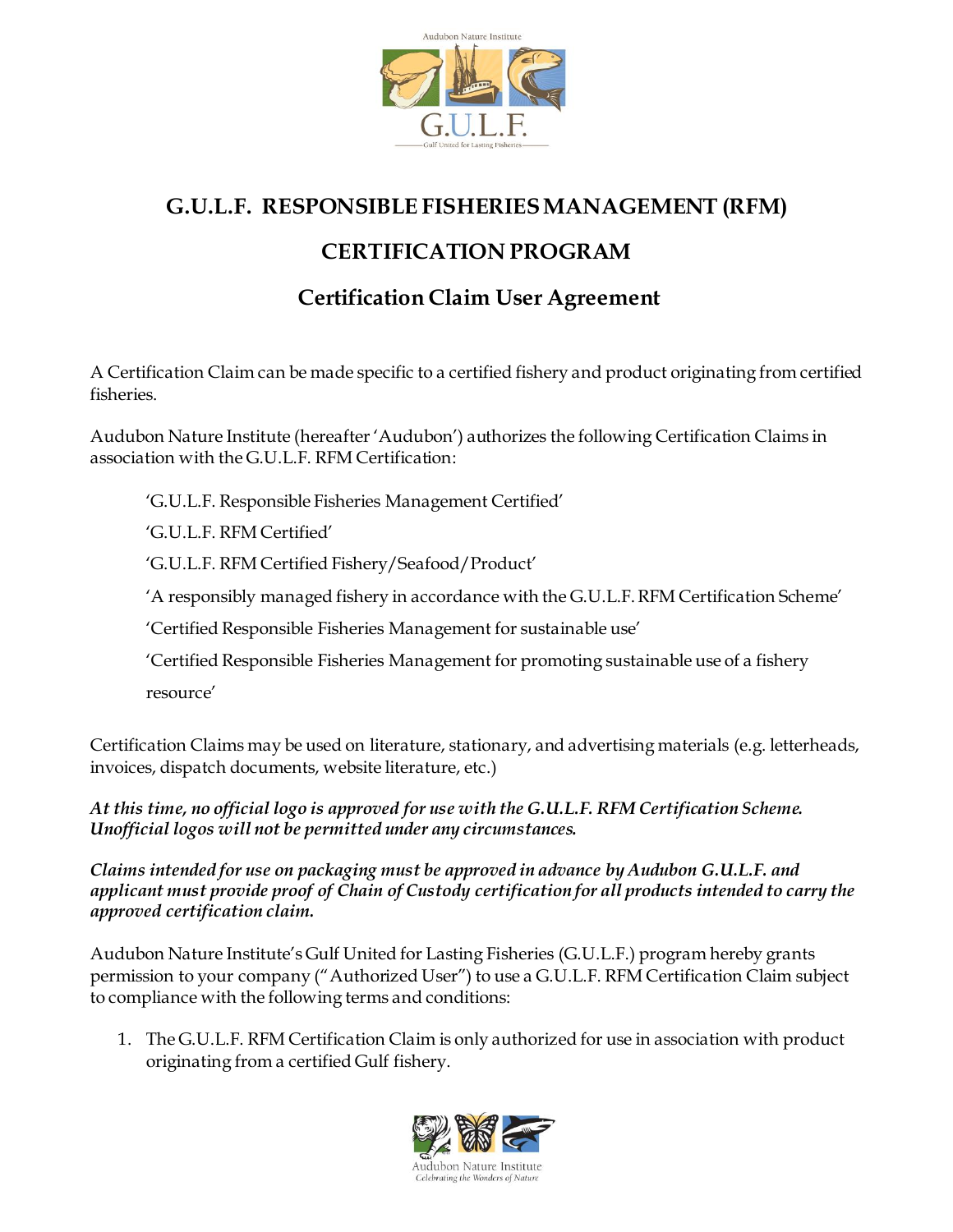

- 2. The Authorized User acknowledges and agrees that it may use the G.U.L.F. RFM Certification Claim only in connection with product originating from a certified Gulf fishery.
- 3. The Authorized User is granted permission to use the Certification Claim on its print and digital literature, stationary, and advertising materials (e.g. letterheads, invoices, dispatch documents, website literature, etc.) provided that the Authorized User shall strictly follow Audubon's guidelines.
- 4. The Authorized User acknowledges that no on-product claim shall be used in connection with the G.U.L.F. RFM Certification until such time as Audubon verifies that the Authorized User holds a current Chain of Custody certification and approves the on-product claim request submitted by the Authorized User.
- 5. The Authorized User will allow Audubon a reasonable timeframe to review and approve *in advance* all uses of a G.U.L.F. RFM Certification Claim.
- 6. Permission to use the G.U.L.F. RFM Certification Claim is non-exclusive, non-transferable and cannot be sublicensed. This permission will remain in effect for as long as the Authorized User fully complies with these terms and conditions, or future terms and conditions as defined by Audubon.
- 7. Any unauthorized or improper use of the claim by the Authorized User will constitute a breach of these terms and conditions. Upon any such breach or violation, the Authorized User will immediately cease use, distribution or display of any materials in breach of these terms and conditions. Audubon G.U.L.F. reserves the right to take any action it deems appropriate to safeguard the integrity and goodwill associated with the Audubon G.U.L.F. RFM Certification Claim.

**Agreement:** The Authorized User hereby acknowledges and agrees to adhere to the terms and conditions for use of the Audubon G.U.L.F. RFM Certification Claim as set forth above.